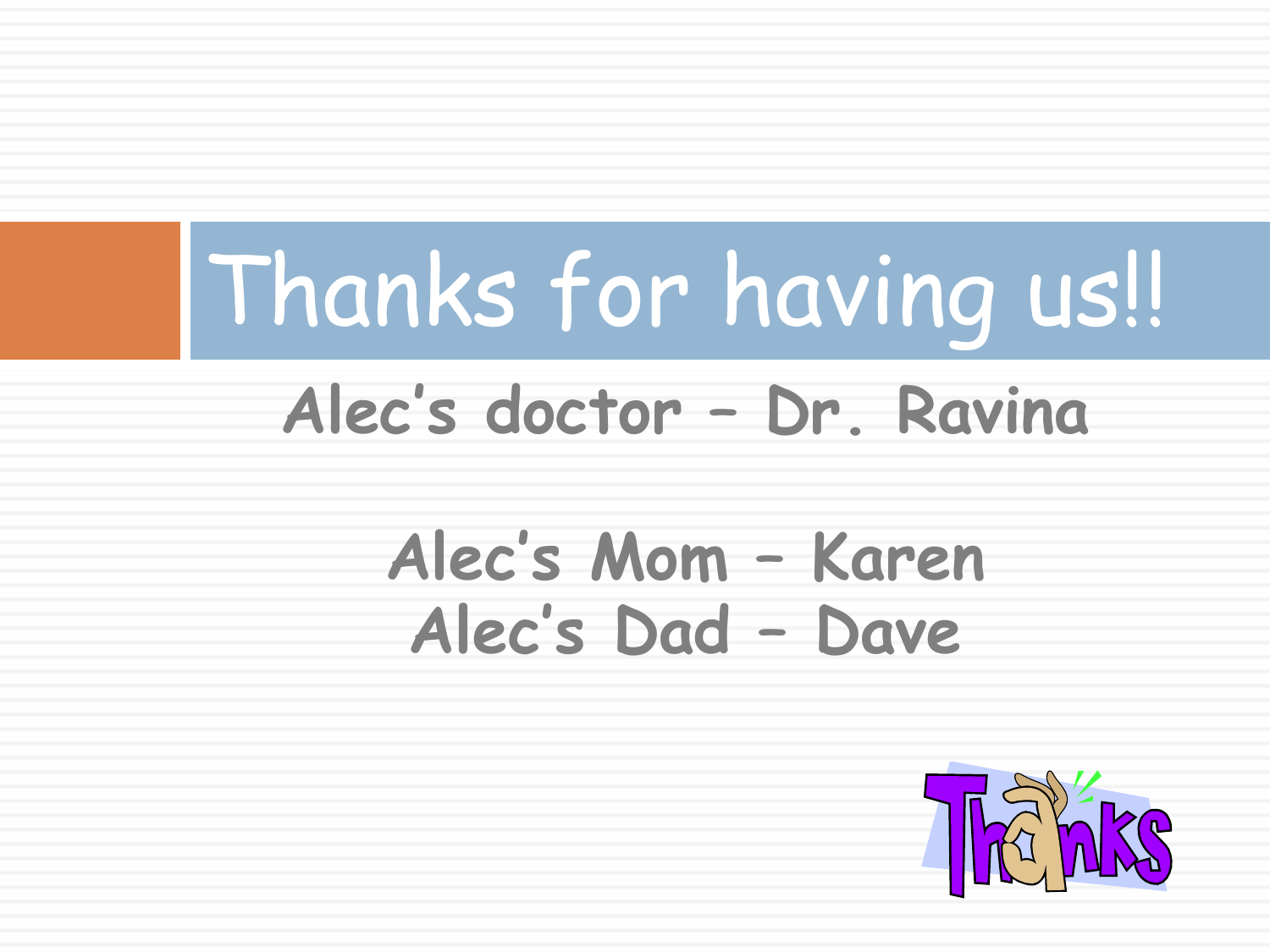### **What is Ataxia??**

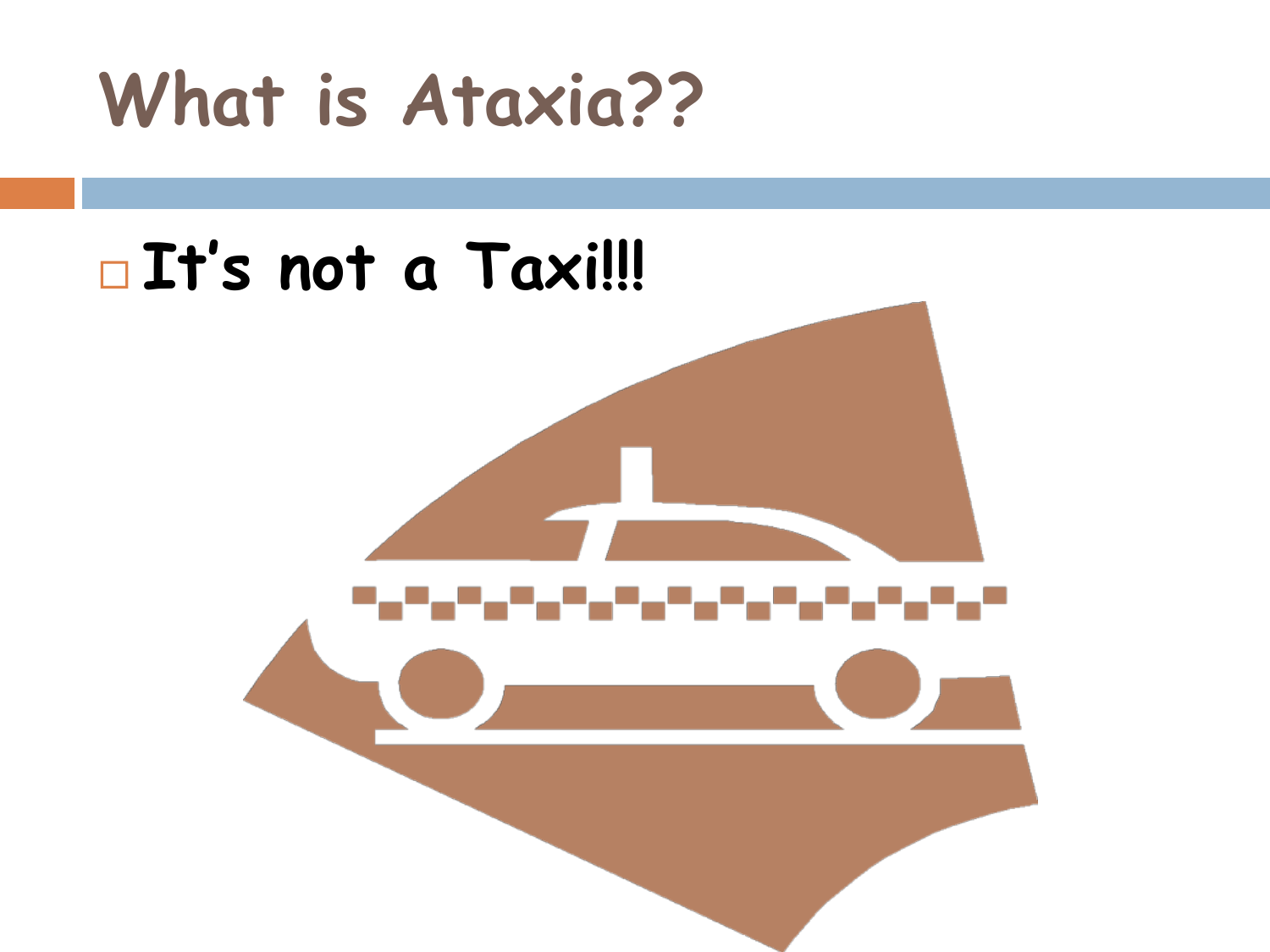## **What is happening to Alec**

#### **Loss of coordination and balance** – so, sometimes he falls or stumbles and has a hard time walking. Clumsy

□ Running might be harder or going up the stairs……he will get to ride the elevator in 6<sup>th</sup> grade with a buddy!!!

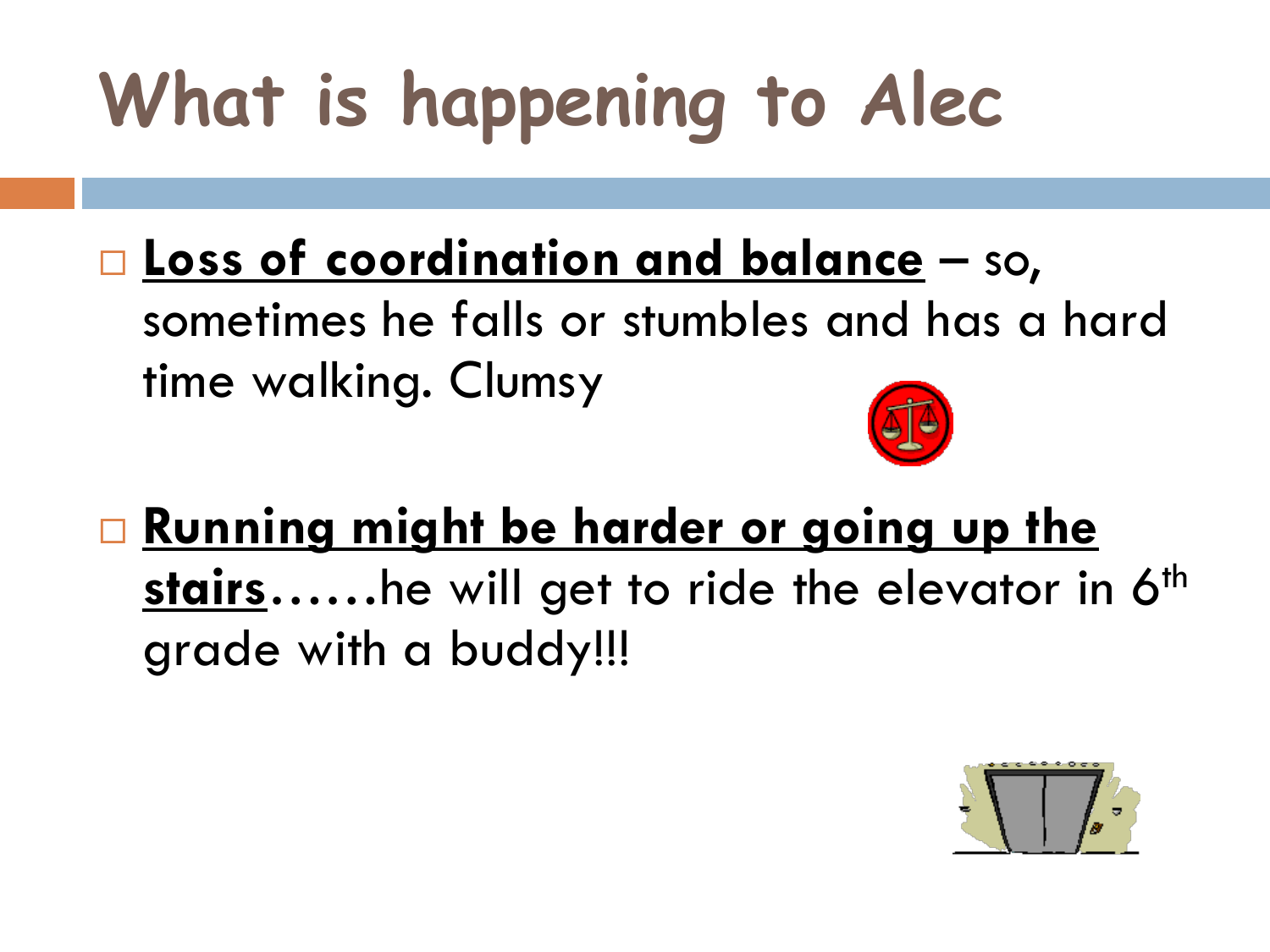## **What is happening to Alec**

**Slower at writing** or doing other things that most kids can do faster….



 Alec might get **tired more easily** because Ataxia can make your heart work harder so you get more tired out.

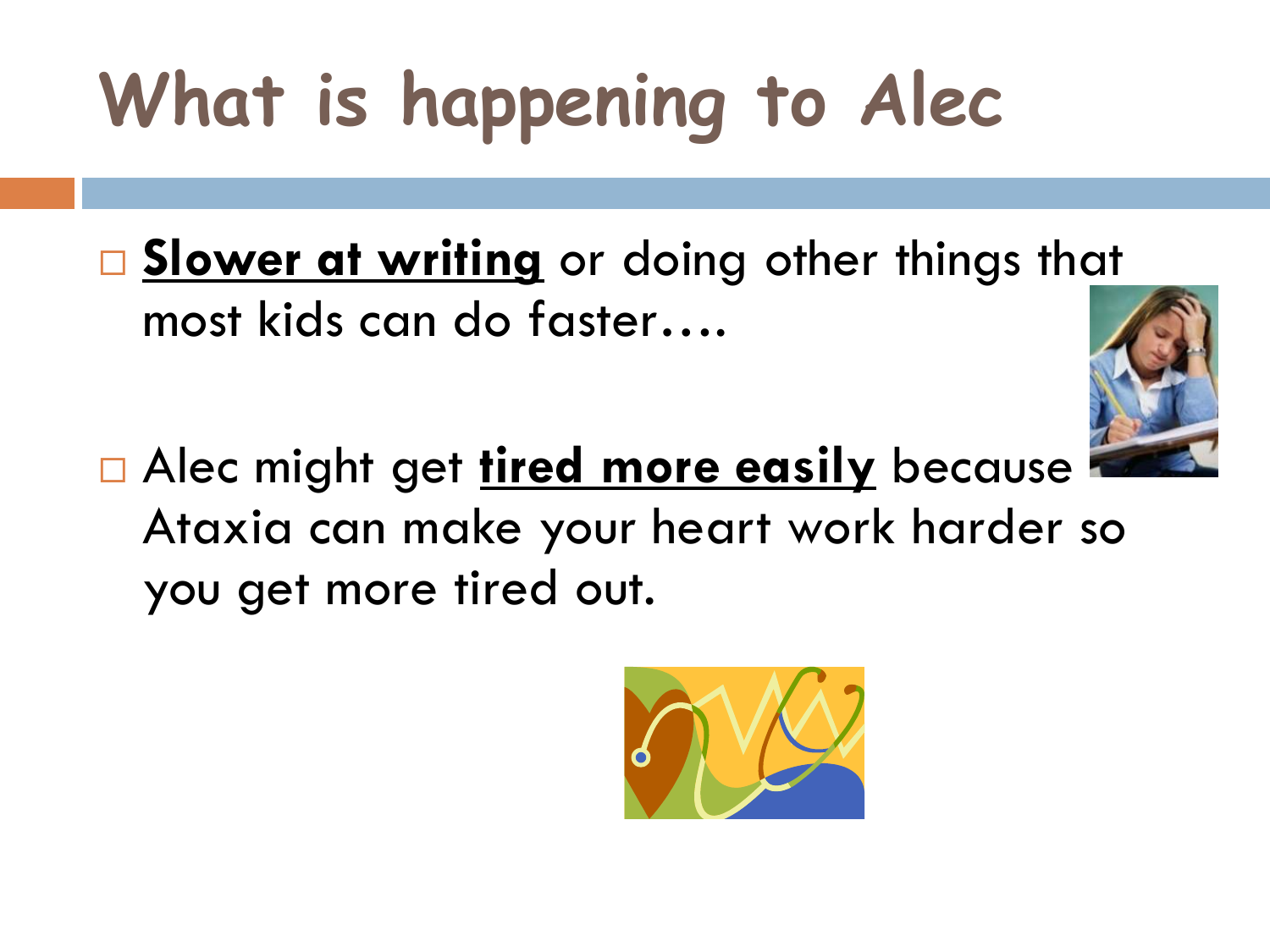## **In school you may observe**

□ Alec misses some classes for doctor appointments



- □ School specialists working one-on-one with Alec
- □ Alec may need more time completing classwork and tests
- $\Box$  He may leave class a few minutes early to avoid crowds in the hallways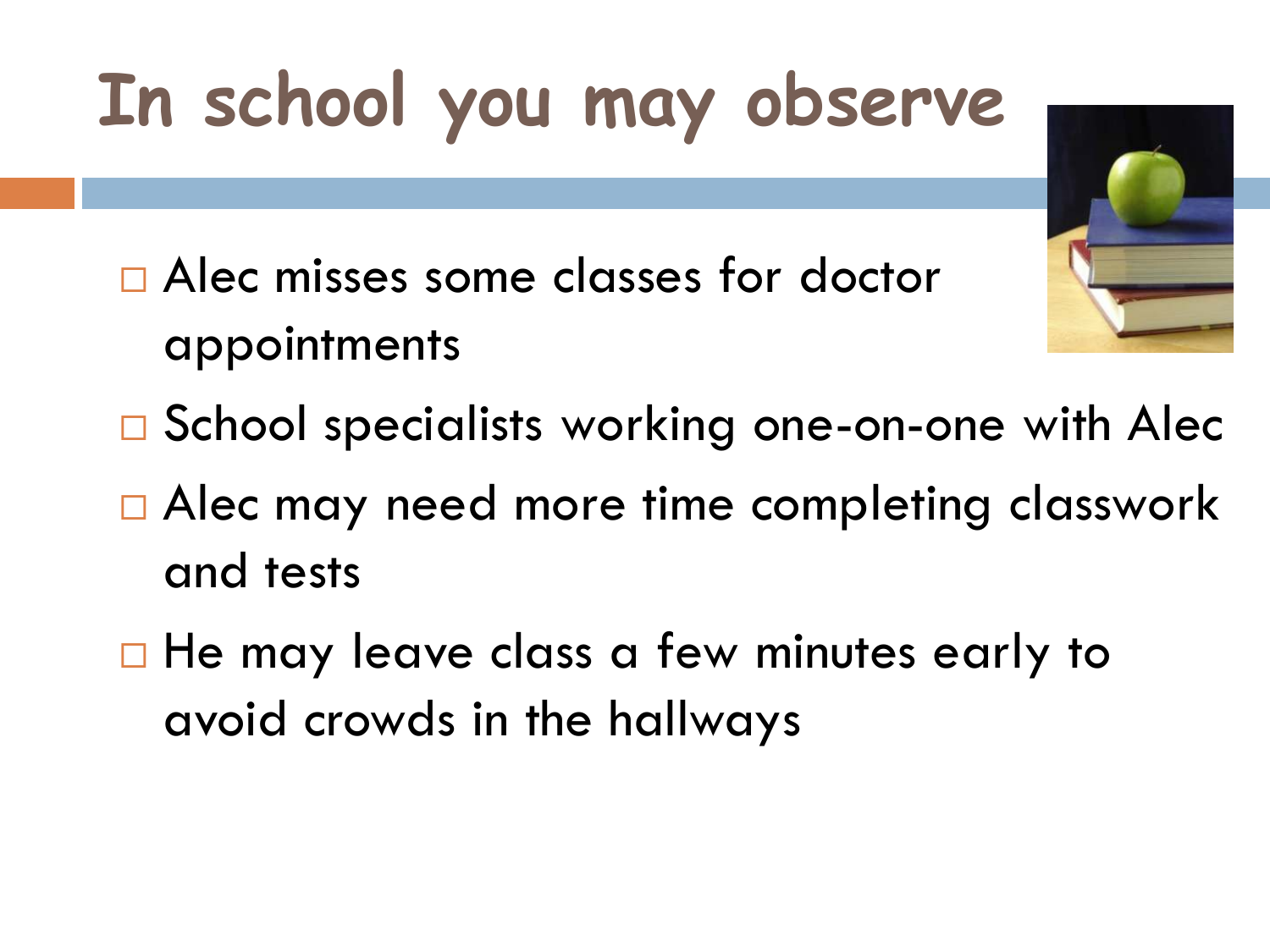## **What Ataxia is NOT**

#### □ You can't catch it!!

**E** Alec inherited this disorder in the same way you inherited blue or brown eyes

#### It does not touch your brain

- Alec will always be SMART and likes to have FUN and be a great friend!!
- $\blacksquare$  He will still work hard!
- $\blacksquare$  He still has the same homework as you!!!

#### $\Box$  Is not common

**Only 1 in 50,000 have it**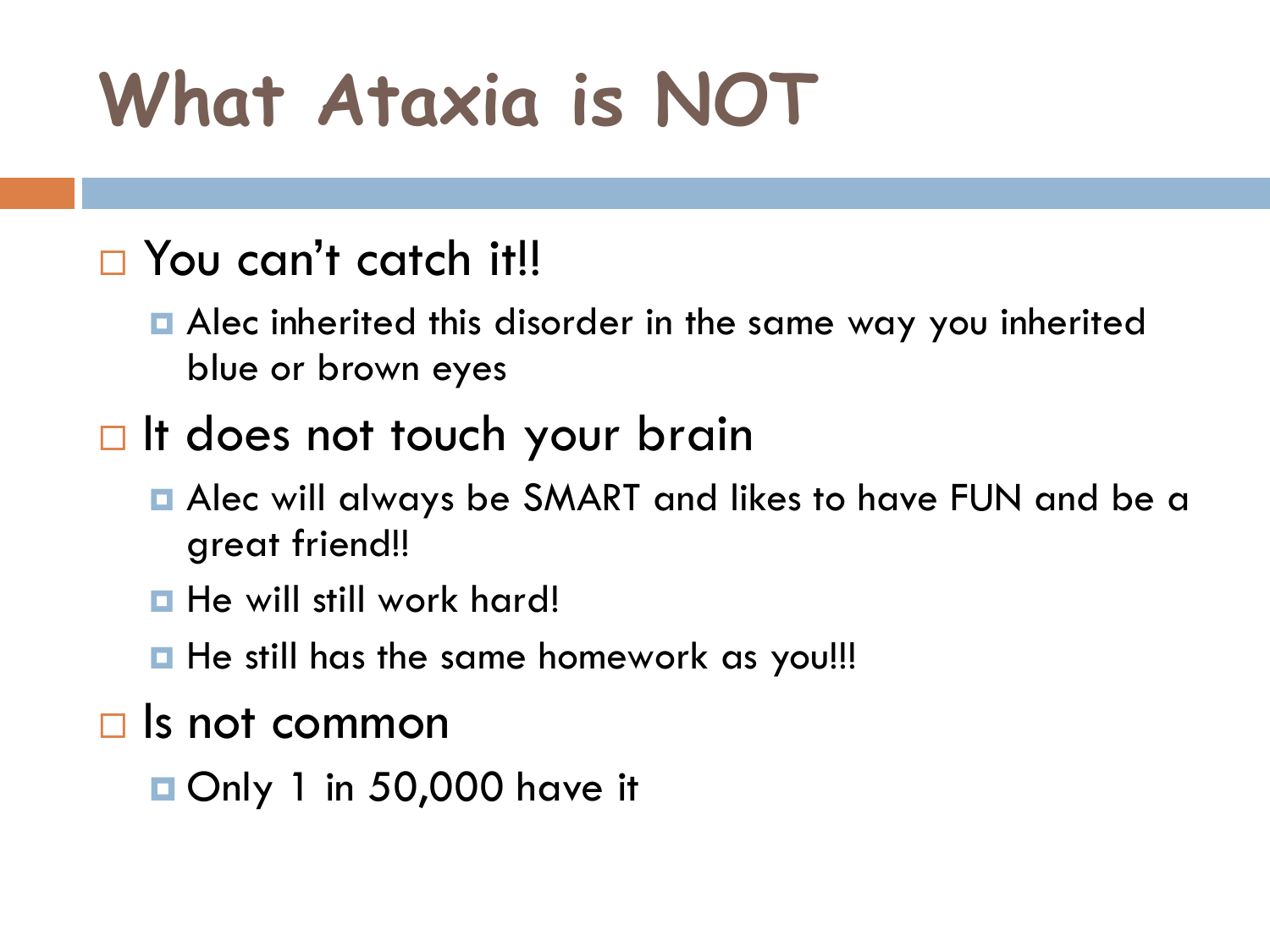### **Things Alec does to keep him strong**

- $\Box$  Exercises at school with help from a physical therapist
- □ Plays recreational sports at home and with friends: basketball, tennis, kickball, play catch
- $\square$  Takes swim lessons
- $\Box$  Eats healthy food, including berries, nuts, smoothies and vegetables
- $\Box$  Sees many doctors regularly to monitor his heart, bones, and central nervous system
- $\Box$  Takes vitamins every day because researchers think they can help
- □ Alec is joining a gym

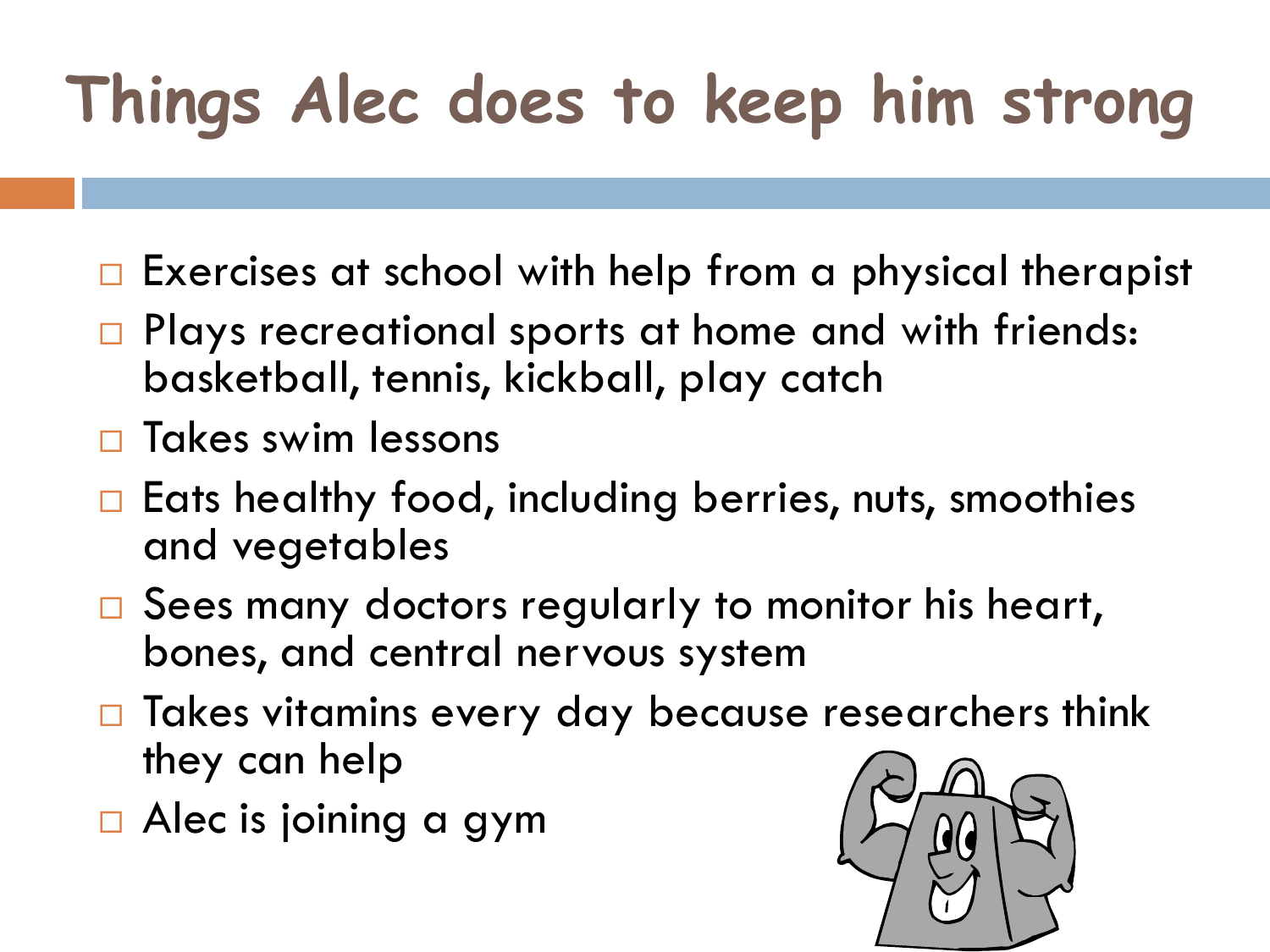## **What YOU can do to help**

- □ Be a good friend!!!
- □ Stop others from making fun of him.
- $\Box$  Remember, if he bumps into you, it's probably not on purpose.
- $\Box$  Help him if he wants like carry his books or carry his tray in the cafeteria
- **□** Be patient



#### **Remember, he's the same Alec you've known all these years**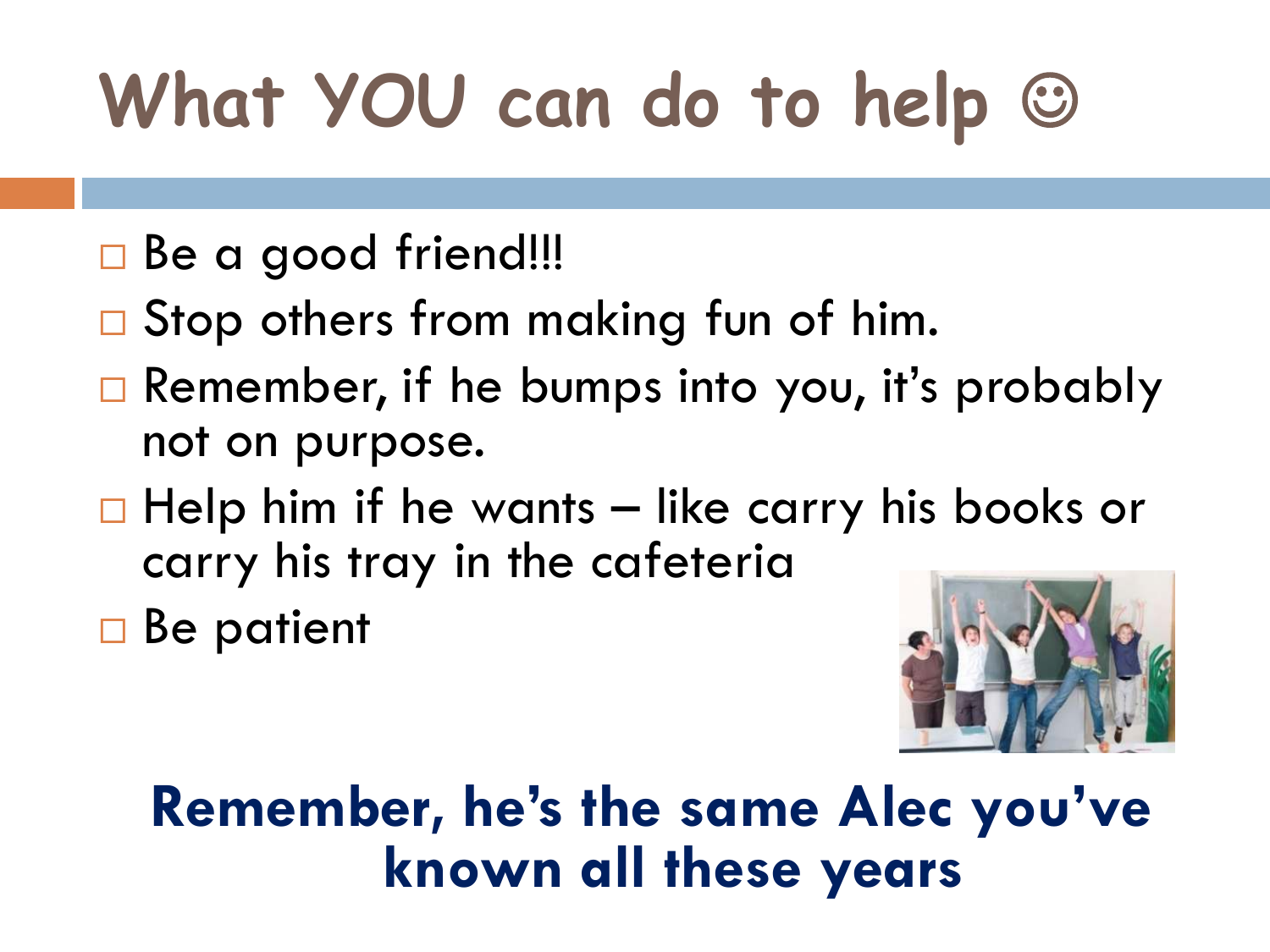### **The best part about Ataxia is the support I receive…**

- □ Family, doctors and schools support me!
- □ Organizations do research to find a cure for Ataxia
- □ Many people and organizations do special things for me…

Dedicated to improving the lives of persons affected by ataxia through support, education, and research.

**National Ataxia** 

oundation







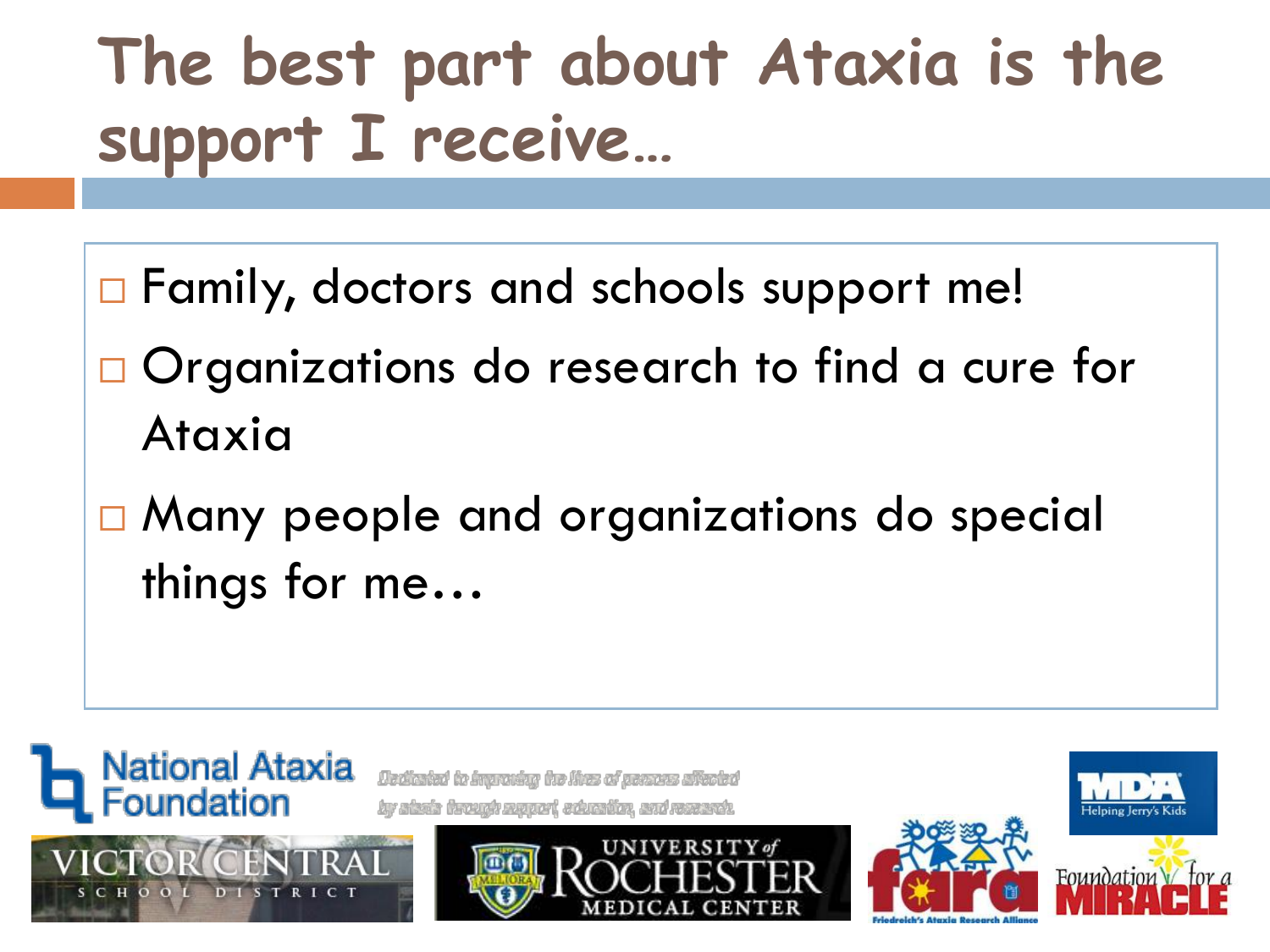### **I get to be a part of special fundraising events!**



Me jammin' to "Holiday" at November 2007 event.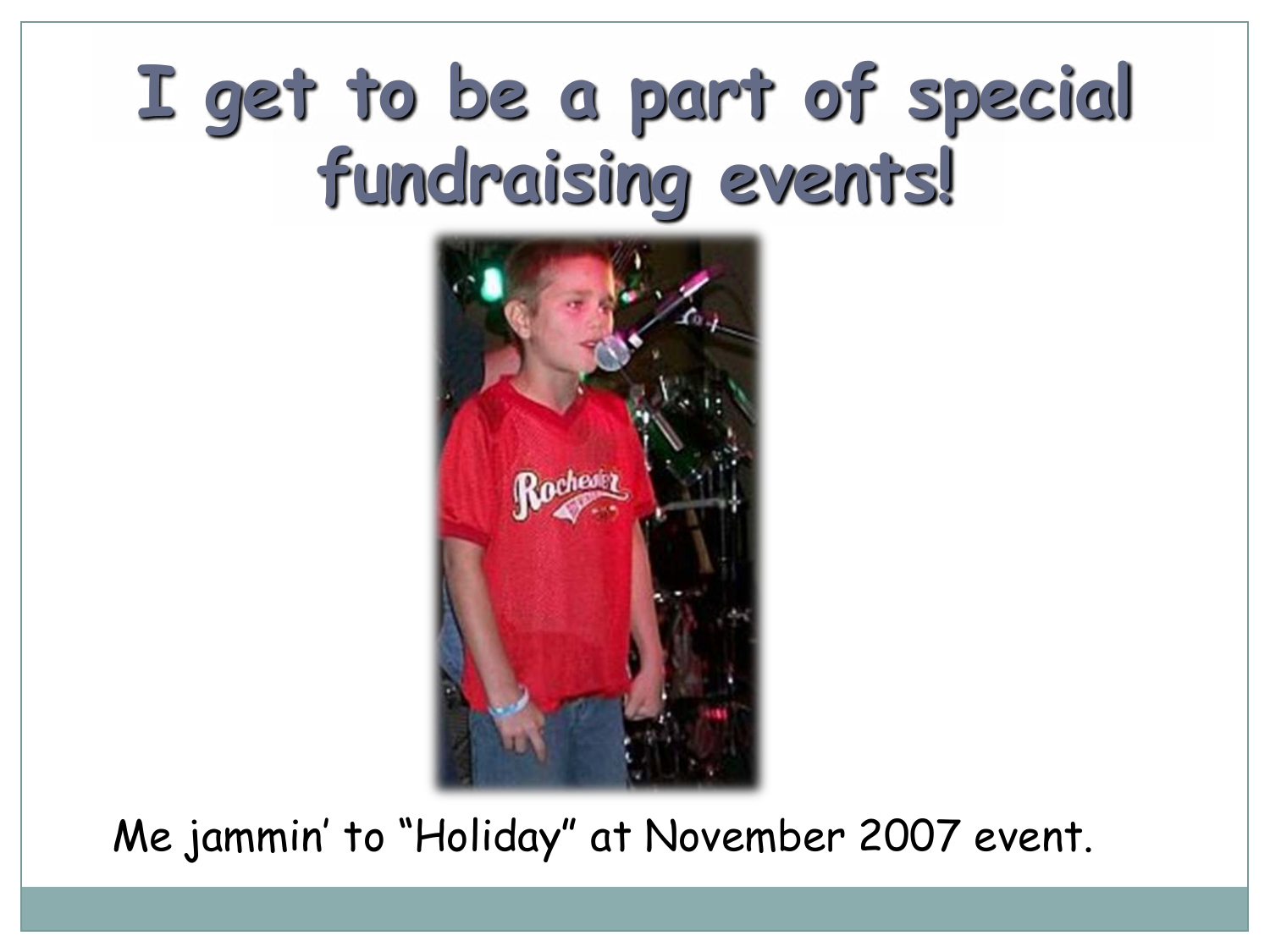### **My dad's friends sent me on an exciting trip to a Colt's game!**





**December 2007**





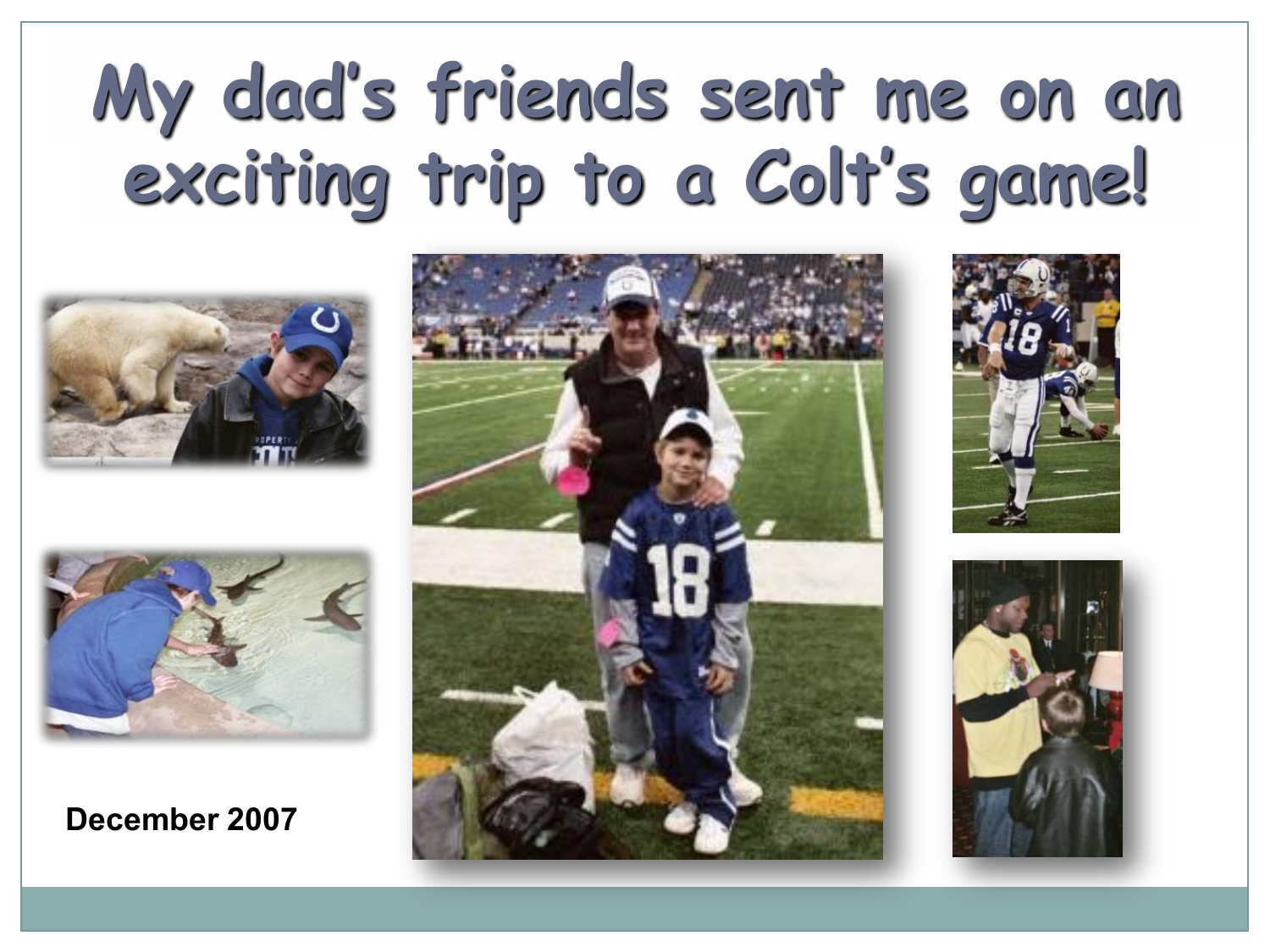### **I got to go to a very cool place with my cousin Jack and brother Colin**











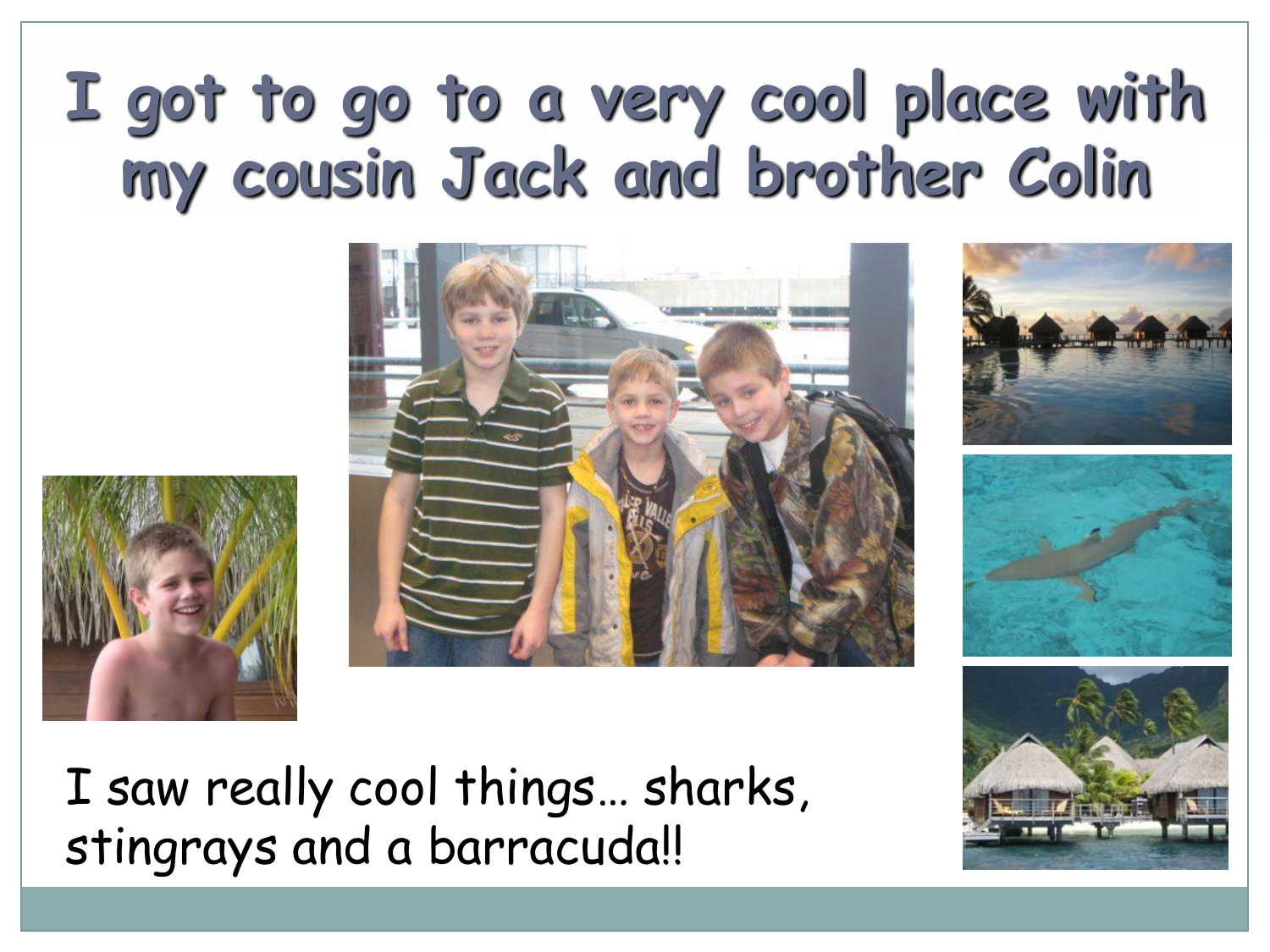

- □ Recreational sports with family and friends
- Ride my ATV and bikes
- **D** Jump on my trampoline



- □ Play video games, board games and watch TV
- Read a cool book
- □ Go to the movies and mall
- □ Hang out with a friend
- □ Camping, fishing, amusement parks, water parks
- $\Box$  Love animals: I have dogs, cats, fish, frogs and a canary